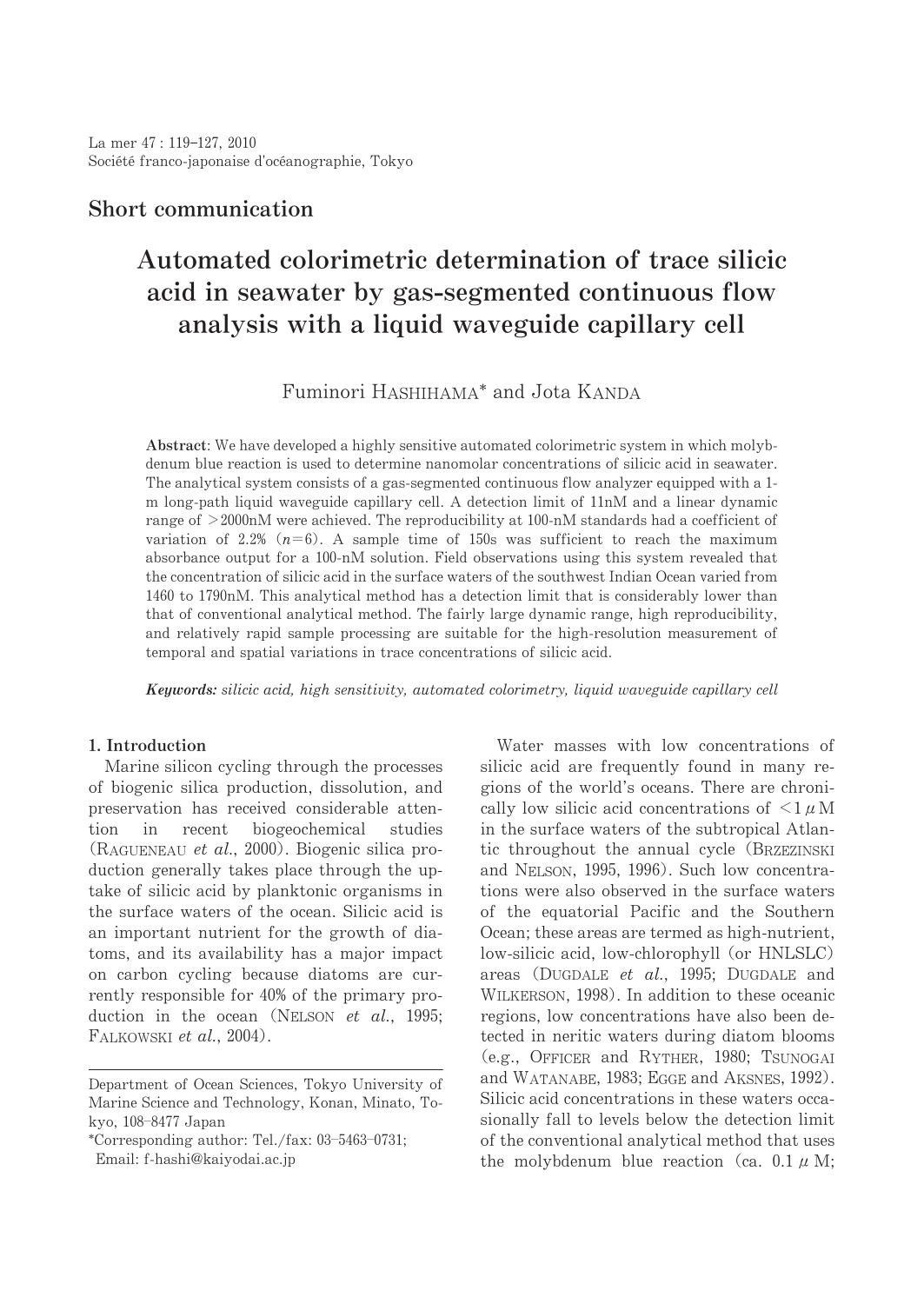STRICKLAND and PARSONS, 1972), and they are frequently less than  $0.5-1.5 \mu$  M: this concentration range has often been suggested as a threshold concentration for net silicic acid uptake by silicon-starved diatoms (PAASCHE,  $1973$ .

An accurate determination of low silicic acid concentration is critical to a thorough understanding of silicon cycling and its relationship with diatom dynamics, especially in silicic aciddepleted environments. However, highly sensitive methods for measuring nanomolar concentrations of silicic acid in seawater are poorly established. Although a solvent extraction method (BRZEZINSKI and NELSON, 1986) and magnesium-induced coprecipitation (MAGIC) method (RIMMELIN-MAURY et al., 2007) have been developed to measure nanomolar silicic acid, these methods are not automated and are unsuitable for rapid analysis. Furthermore, highly sensitive automated colorimetry using a gas-segmented continuous flow analyzer with a liquid waveguide capillary cell (LWCC) has been employed for the nanomolar determination of nitrate and nitrite  $(Z_{HANG}, 2000)$ , phosphate  $(Z_{HANG}$  and  $C_{HI}$ ,  $(2002)$ , and ammonium (L<sub>I</sub> et al., 2005); but, such as method has not yet been applied for silicic acid determination. In the present study, we develop a highly sensitive automated colorimetric system for the nanomolar determination of silicic acid by incorporating an LWCC into a gas-segmented continuous flow analyzer.

## 2. Experiment

## Automated analytical system

A gas-segmented continuous flow colorimetric method was employed for the automated analysis of trace silicic acid in seawater. The manifold configuration and a flow diagram are shown in Fig. 1. We installed a 1-m long-path LWCC (LWCC-2100, World Precision Instruments), a fiber optic light source (FO-6000, World Precision Instruments), and a miniature fiber optic spectrometer (USB2000, Ocean Optics) in the detector position. The 1-m long-path LWCC is composed of quartz tubing with a 550- $\mu$ m inner diameter and 250- $\mu$ L internal sample volume, and its outer surface is

coated with a low refractive index cladding material. Teflon-AF. The LWCC was connected via fiber optic cables to a light source and spectrometer. The spectrometer was connected to a computer via a universal serial bus, and it was operated using SpectraSuite software (Ocean Optics).

The colorimetric analysis involved a conventional molybdenum blue reaction. The reaction path in the manifold  $(Fig. 1)$  was similar to that described by HANSEN and KOROLEFF (1999). First, silicic acid in a seawater sample reacts with molybdate in an acidic solution to form a yellow silicomolybdate complex. The complex is then reduced by ascorbic acid into silicomolybdenum blue to increase its spectrophotometric sensitivity. Oxalic acid is added to prevent the reduction of the excess molybdate and to diminish the influence of the phosphate present in the sample. The absorbance of the blue silicomolybdate complex was measured at 660nm, and the silicic acid concentration was quantified from the peak height calibrated against that of the standard solution. The measurement at 810nm generally yields the maximum absorbance (HANSEN and KOROLEFF, 1999), but we selected the wavelength of 660nm because of the effective detection of the 1-m long-path LWCC in the range from 230 to 730nm. Flow rates were controlled by Tygon pumping tubes and the peristaltic pump of a Technicon AutoAnalyzer II. The tubes, mixing coils, and fittings of the AutoAnalyzer II were used to construct the manifold. Polyethylene filters with pore size of  $20 \mu$  m were fitted to the suction lines of the sample and the analytical reagent to remove large particles, which could potentially clog the quartz tubing of the LWCC.

## Analytical reagents and standards

All reagents used were of Wako analytical reagent grade. The pure water used in preparing the analytical reagents and stock standard was purified by a reverse osmosis and deionization system (Auto Pure WEX3 and WR600A, Millipore) that produces water with a resistance of  $18.2M\Omega$ . The preparation of the analytical reagents was based on those used for a flow analysis described by HANSEN and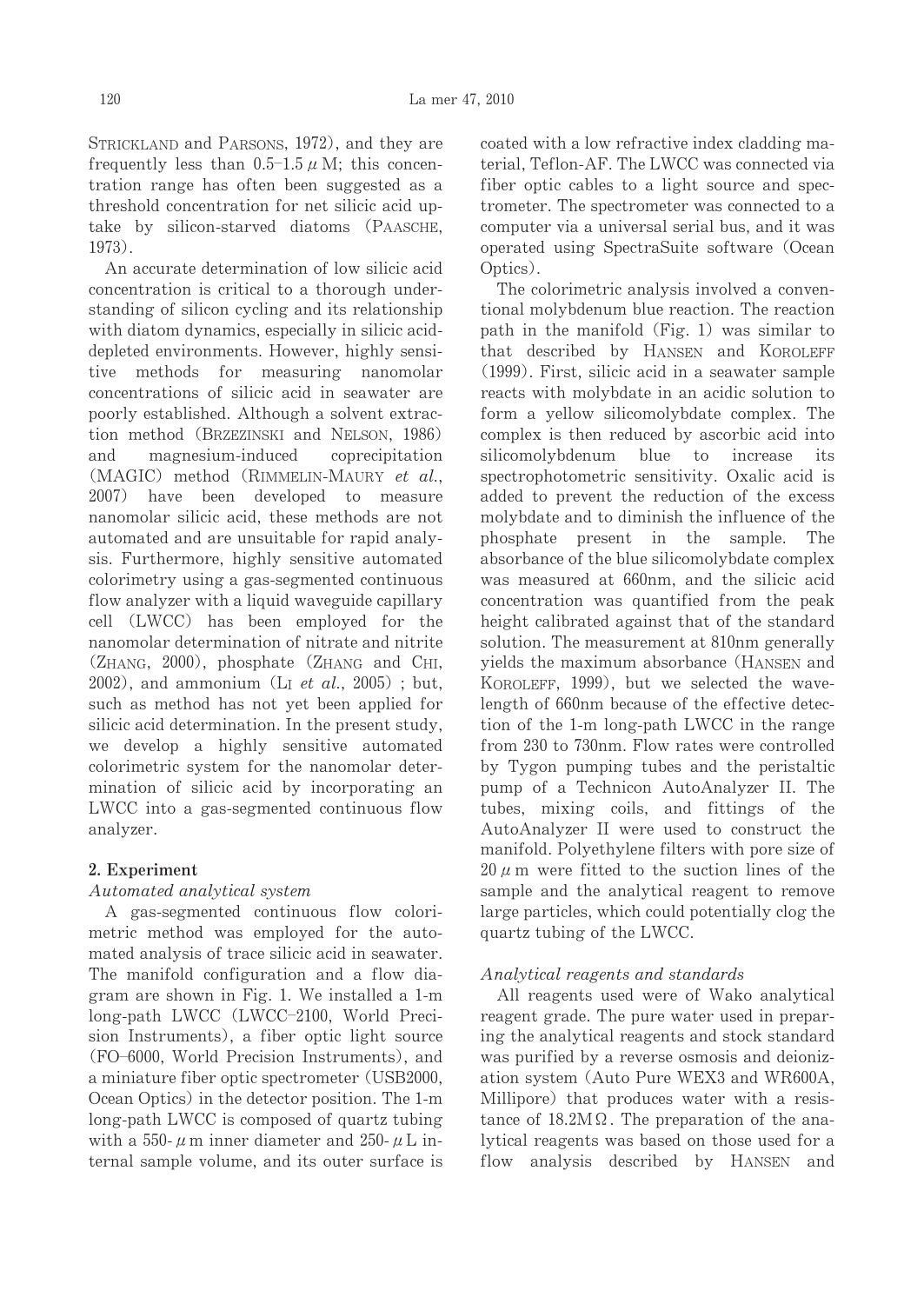

Fig. 1. Manifold configuration and flow diagram of the gas-segmented continuous flow analysis of silicic acid with an LWCC.

KOROLEFF (1999), except for an ascorbic acid solution. The molybdate regent was prepared by dissolving 7g of sodium molybdate dehydrate  $(Na_2MO_4 \cdot 2H_2O)$  and  $21mL$  of 4.5-M  $H<sub>2</sub>SO<sub>4</sub>$  in 1L of pure water. The oxalic acid solution was prepared by dissolving 6g of oxalic acid dehydrate  $((COOH)_{2} \cdot 2H_{2}O)$  in 1L of pure water. The ascorbic acid solution was prepared by dissolving 16g of ascorbic acid  $(C_6H_8O_6)$  in 1L of pure water, and then adding 10mL of 15%  $(w/v)$  sodium dodecyl sulfate  $(CH_3$   $(CH_2)_{11}$  $OSO<sub>3</sub>Na$ ) solution as a surfactant. The prepared reagents were stored in polyethylene bottles, which were first rinsed with 0.3-M HCl and pure water.

Disodium hexafluorosilicate  $(Na_2SiF_6)$  dried at  $110^{\circ}$ C was used to prepare a 10-mM stock standard solution of silicic acid (HANSEN and KOROLEFF, 1999). The dried salt was dissolved with pure water in a plastic measuring flask using ultrasonication (OKU, 2002). The stock solution was stored in an acid-cleaned polyethylene bottle and placed in a refrigerator. Working standard solutions were prepared by the serial dilution of the stock solution with silicic acid-free seawater. The silicic acid-free seawater was also used as blanks and wash solutions. The silicic acid-free seawater was prepared by removing silicic acid from seawater collected from the surface of the western North Pacific (30° N, 138° E). The addition of 1-M NaOH to the seawater at a 1:40 ratio  $(v/v)$  produced a Mg  $(OH)_2$  precipitate that effectively scavenged the silicic acid (RIMMELIN-MAURY et al., 2007). The supernatant was then used as silicic acid-free seawater.

#### Cleaning

The reaction path in the manifold was cleaned by the sequential injection of 10%  $(v/v)$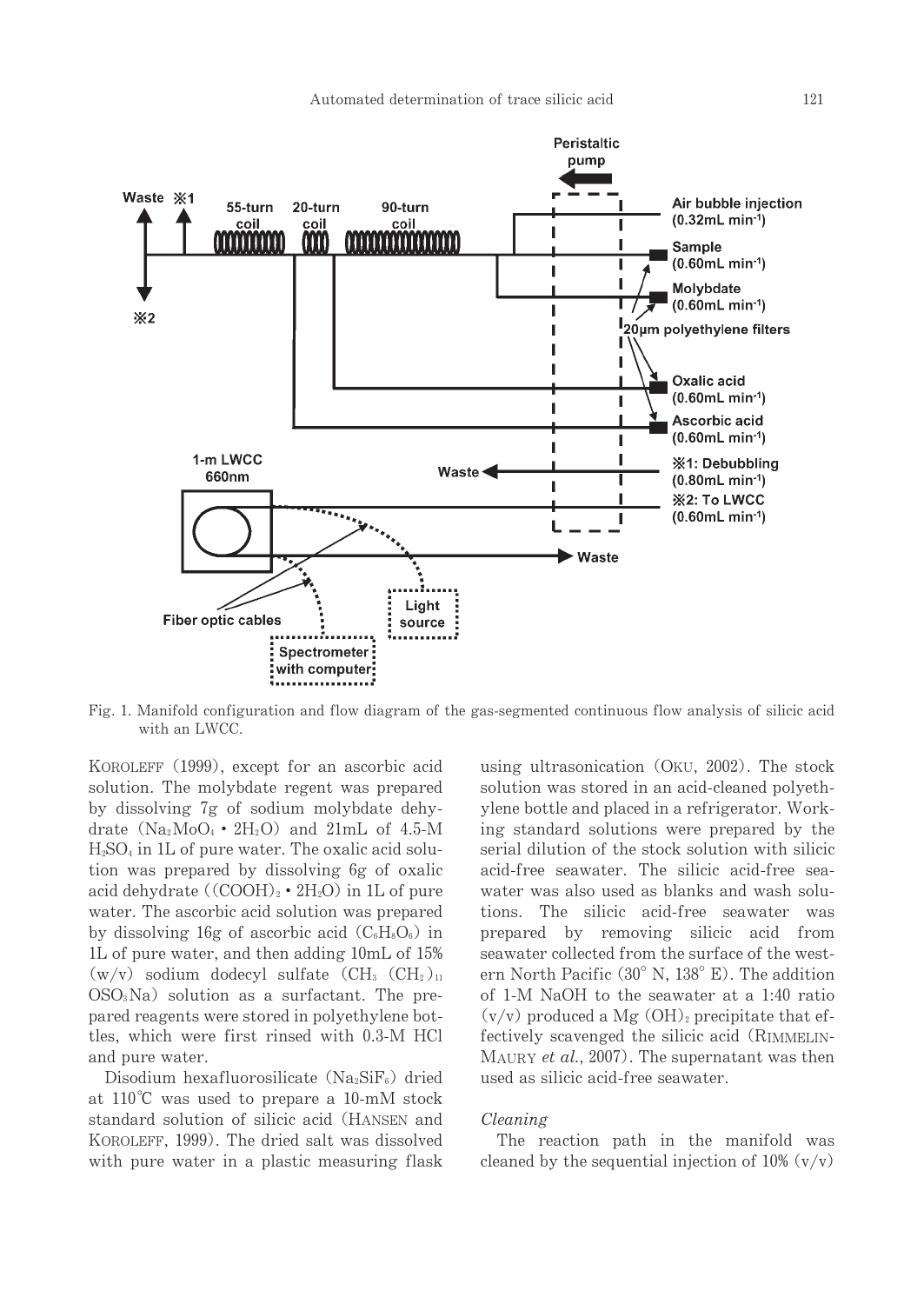Merck Extran MA 03 and 1-M HCl with injections of pure water before and after each cleaning solution. As for the LWCC, the sequential injection of 2-M NaOH, 2-M HCl, methanol, and acetone, along with the pure water injection, proved effective. A 0.2- $\mu$  m DISMIC-25cs syringe filter (Advantec) and 0.2- $\mu$  m Anotop 25 syringe filter (Whatman) were used for the injections of 2-M NaOH and 2-M HCl, respectively. Pure water, methanol, and acetone were injected through a 0.2- $\mu$  m Millex syringe filter (Millipore).

### Shipboard observation

The automated analytical system was applied to shipboard measurements in the southwest Indian Ocean during the RT/V Umitakamaru 2008/2009 cruise. Silicic acid concentrations in the ship's intake water, which was pumped from a depth of ca. 5m were determined continuously from  $34.76^{\circ}$  S,  $46.17^{\circ}$  E to 35.72° S, 45.43° E on 19 December 2008, along with temperature and salinity measurements. Data for the silicic acid concentration, temperature, and salinity were taken at 1-min intervals.

#### 3. Results and discussion

A typical output signal of trace silicic acid was derived from analysis using the gassegmented continuous flow analyzer equipped with the LWCC (Fig. 2). The absorbance of pure water was not significantly different from that of silicic acid-free seawater ( $P > 0.05$ ,  $n =$ 10; Fig. 2a), suggesting that the silicic acid in the surface water of the western North Pacific was completely removed by the alkaline treatment. However, a ghost peak was observed in the transition from pure water to silicic acidfree seawater. Such a ghost peak was not observed in the transition from western North Pacific water to silicic acid-free seawater. This peak may be attributed to an increase in the refractive index caused by the mixing between the pure water and silicic acid-free seawater inside the quartz tubing of the LWCC. Since this peak hampers accurate measurement, the consistent usage of silicic acid-free seawater as blanks and wash solutions, and in the preparation of working standards, was essential for completely eliminating this peak.

The molybdenum blue reaction in the silicic acid determination is vulnerable to interference by high concentrations of phosphate, hydrogen sulphide, fluoride, and transition metals such as Fe, Cu, Co, and Ni; however, such interference is generally negligible for the concentrations commonly present in the oligotrophic open ocean (HANSEN and KOROLEFF, 1999). In the present study, the effect due to the interference by phosphate was examined by using our analytical system. A sample of 5000-nM phosphate dissolved in silicic acid-free seawater was injected into the analytical system; its measured absorbance was not significantly different from that of silicic acid-free seawater ( $P >$ 0.05,  $n=4$ ; Fig. 2b). Since the phosphate concentration in this sample was much higher than that in oligotrophic subtropical surface waters  $\langle \langle 300nM; W_U \text{ et } al., 2000; KARL \text{ et } al., \rangle$ 2001; MOUTIN et al., 2008; HASHIHAMA et al., 2009), the phosphate interference in the determination of low silicic acid concentration was almost completely negligible. Furthermore, we measured the absorbance of 500-nM silicic acid in the silicic acid-free seawater and in natural seawater, because the alkaline treatment to produce the silicic acid-free seawater removed not just silicic acid, but also magnesium hydroxide and other compounds, which could potentially interfere in the determination of silicic acid. However, no significant difference was observed between them  $(P > 0.05, n=3;$ Fig. 2b), indicating that the compounds removed by the alkaline treatment did not affect the molybdenum blue reaction in the present analytical method.

A calibration curve was established from a duplicate measurement of six different concentrations of working standards (Fig. 3). A linabsorbance response to silicic acid ear concentrations above 2000nM was obtained with a significant correlation  $(r^2=0.9989)$ . The linear dynamic range was greater than the ranges afforded by the solvent extraction method  $(< 750nM$ ; BRZEZINSKI and NELSON, 1986) and the MAGIC method for silicic acid  $(<500nM$ ; RIMMELIN-MAURY et al., 2007). BRZEZINSKI et al. (1998) reported that surface silicic acid concentrations in the subtropical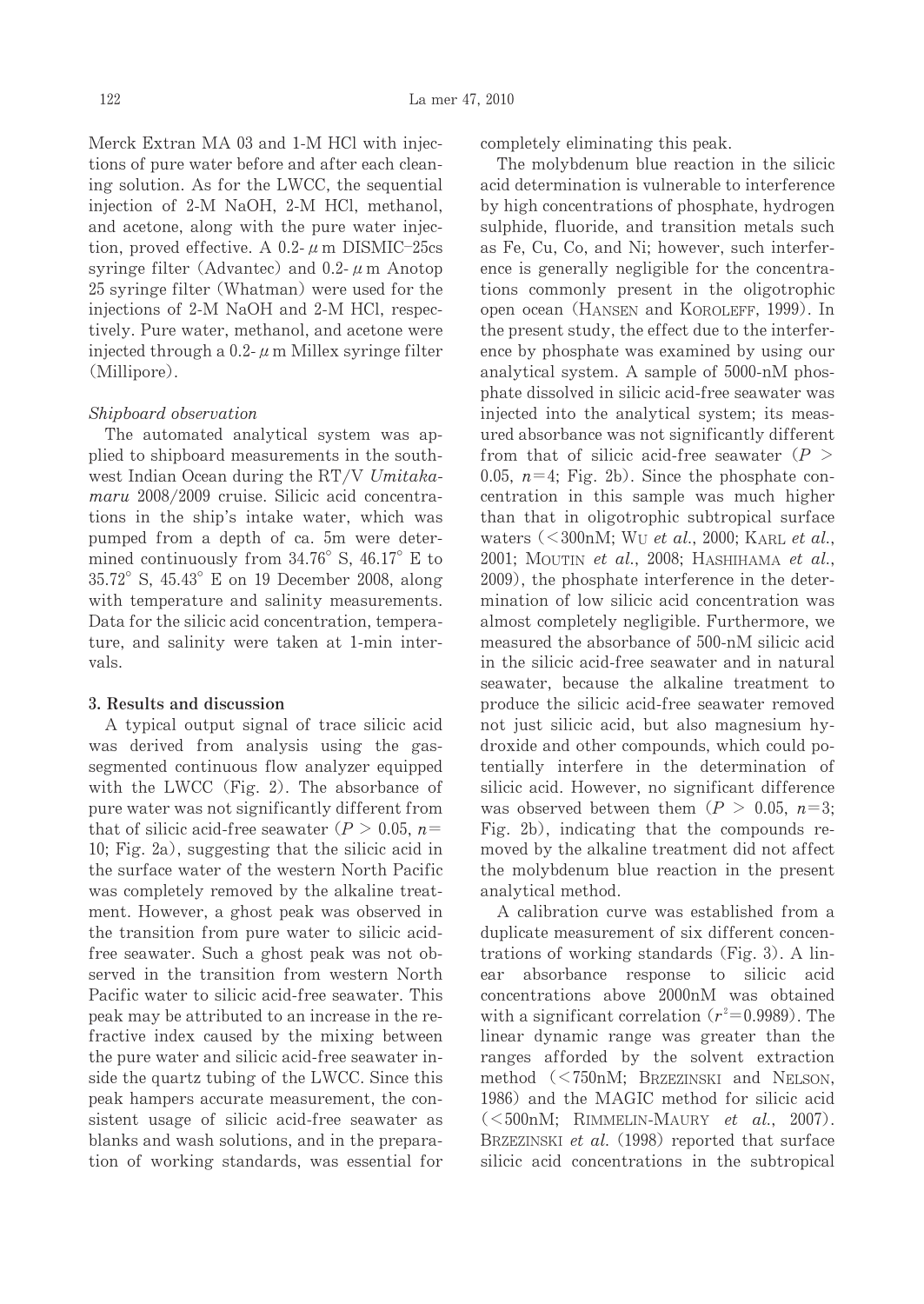

Fig. 2. Output signal of silicic acid derived from the gas-segmented continuous flow analyzer equipped with an LWCC. (a) Pure water was injected for the first 20min, then various concentrations of silicic acid standards (50-2000nM) and western North Pacific water (WNPW) were sequentially measured every 7min with injections of silicic acid-free seawater (SAFS) between them. The arrow indicates a ghost peak between pure water and SAFS. (b) A sample of 5000-nM phosphate dissolved in SAFS was measured at 7min between the SAFS injections, and then sequential samples of 500-nM silicic acid in SAFS, WNPW, WNPW with 500-nM silicic acid, and SAFS were measured every 7min. Dashed lines indicate the boundaries between the 5000-nM phosphate solution and SAFS. Asterisks denote the absorbance of 500-nM silicic acid in SAFS and in natural water.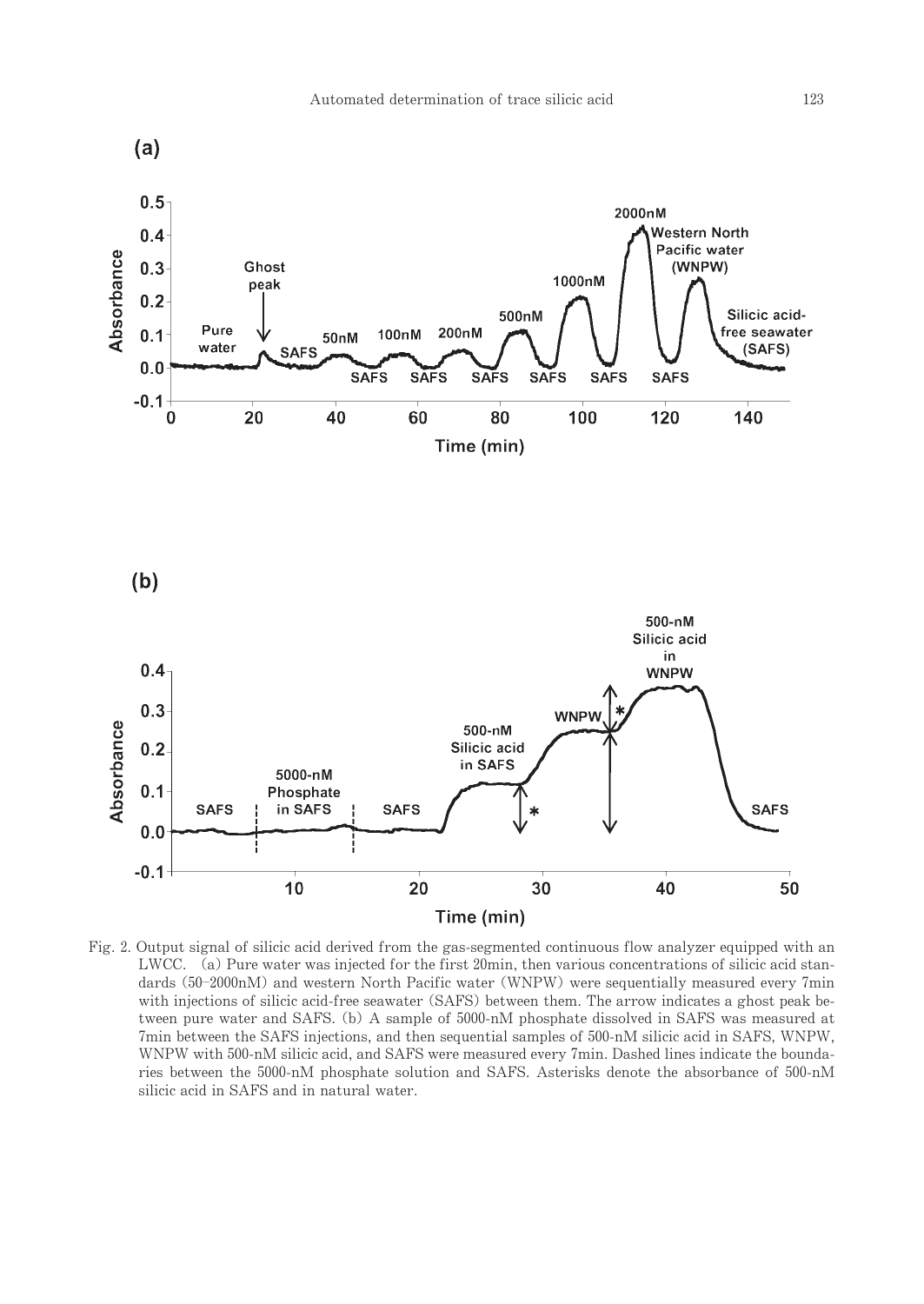

Fig. 3. Linearity of the determination of silicic acid concentration by gas-segmented continuous flow analysis with an LWCC.

North Pacific varied horizontally from 900 to 3000nM. Thus, the relatively wide dynamic range of our analytical method is appropriate for shipboard observations in oligotrophic subtropical surface waters.

A detection limit of 11nM was estimated as being three times the standard deviation of the measurement blanks  $(n=6)$ , and the reproducibility at 100-nM standards had a coefficient of variation of 2.2%  $(n=6)$ . The detection limit is clearly lower than that of the conventional analytical method (ca.  $0.1 \mu$  M; STRICKLAND and PARSONS, 1972), and is similar to the detection limits afforded by the solvent extraction method (ca. 3nM: BRZEZINSKI and NELSON. 1986) and the MAGIC method for silicic acid  $(3nM; RIMMELIN-MAURY et al., 2007).$ 

Air bubble injections significantly reduce carryover and sample dispersion in the gassegmented continuous flow analysis. In an experiment, where a sample line was switched from blank to 100-nM standards, a sample suction of 150s was sufficient for reaching maximum absorbance (Fig. 4). Since the peak shapes were almost symmetric (Fig. 2a), sample or wash time of  $>150$ s is considered to be effective for eliminating the influence of carryover and sample dispersion.

The shipboard observation using this analytical method detected a spatial variation of silicic acid concentration in the surface waters



Fig. 4. Output signal of 100-nM silicic acid standards as a function of the duration of sample suction. Error bars indicate standard deviations  $(n=3)$ .

of the southwest Indian Ocean (Fig. 5). The time period of 150s mentioned above corresponds to a traversed distance of 1.16km, assuming a cruising speed of 15 knots (27.8km)  $h^{-1}$ ). Hence, the horizontal spatial resolution of this method was approximately 1km. Silicic acid concentrations on a ship transect varied from 1460 to 1790nM with an increase or decrease in the small horizontal scale of several tens of kilometers. This spatial variation showed no clear correspondence with the variations in temperature and salinity over the transect except for the region from  $34.8$  to  $35.0^{\circ}$ S where a regional inverse relationship between the silicic acid concentration and temperature was observed. A sporadic occurrence of diatom Rhizosolenia was recently found in the surface waters of the southwest Indian Ocean (POULTON et al., 2009). Thus, the small-scale variations in the low silicic acid concentration could be ascribed to the uptake by diatoms.

As described above, a highly sensitive automated colorimetric system for the detection of silicic acid was developed by incorporating an LWCC into a gas-segmented continuous flow analyzer. This system offers the advantages of having a wide dynamic range, low detection limit, and high reproducibility. Furthermore, since this method is automated, it can be used for rapid analysis; it is also appropriate for shipboard measurements. This method permits high-resolution measurement of temporal and spatial variations in low concentrations of silicic acid. Recently, nanomolar concentra-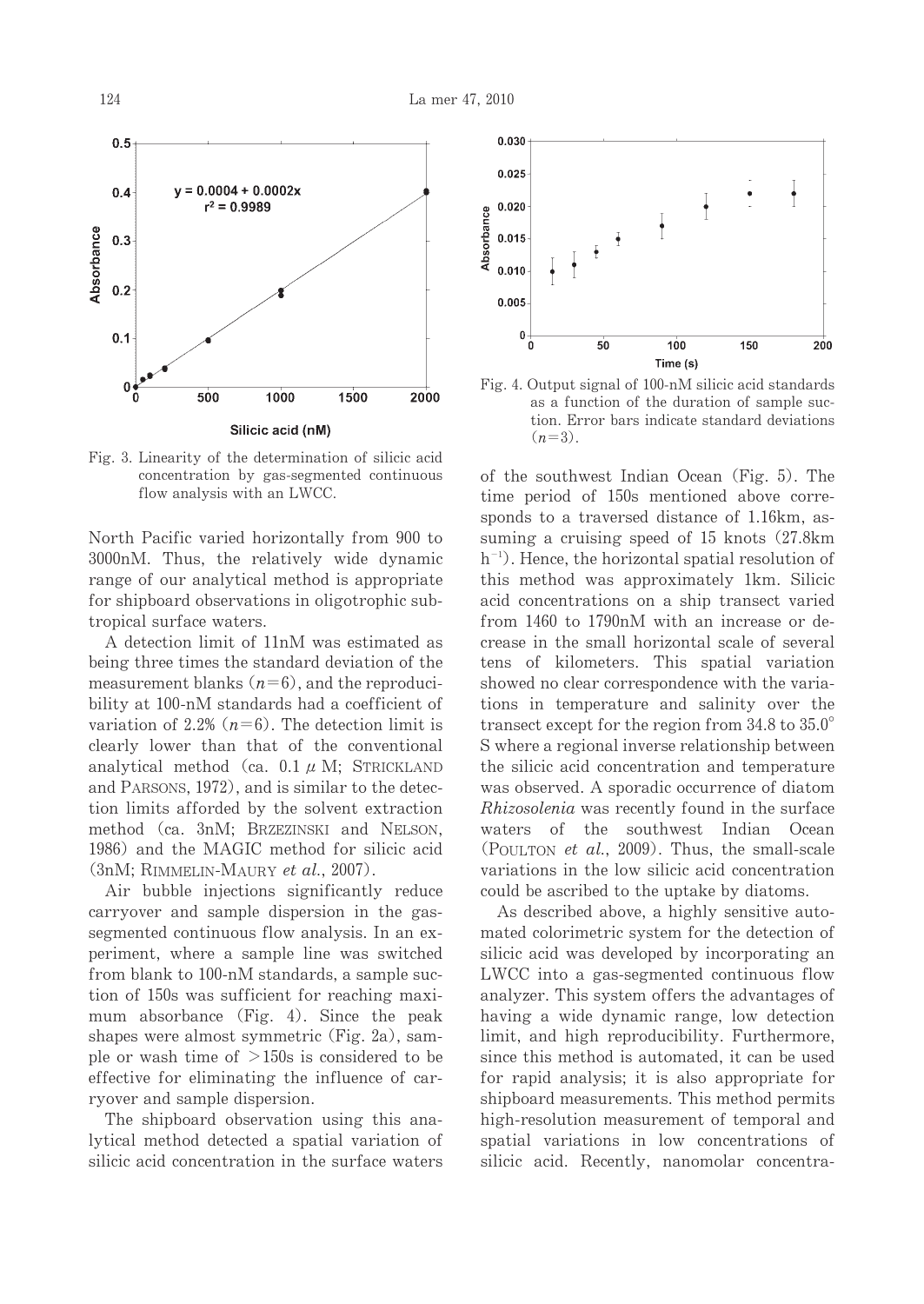

Fig. 5. Temperature, salinity, and silicic acid concentration as measured on a transect in the surface waters of the southwest Indian Ocean. The transect is denoted on the map by a black line. The silicic acid concentration on the transect between 34.99 and 35.07° S was not available.

tions of nitrate, nitrite, and phosphate in oligotrophic waters have been intensively measured to understand nutrient dynamics at low concentration levels (e.g., GARSIDE, 1985; EPPLEY and RENGER, 1988; WU et al., 2000; KARL et al., 2001; KANDA et al., 2007; MOUTIN et  $al.$ , 2008; HASHIHAMA et al., 2009). However, accurate silicic acid measurements have not been conducted. HASHIHAMA et al. (2009, 2010) revealed basin-scale and meso-scale distributions of nitrate + nitrite and phosphate in the tropical and subtropical Pacific using highly sensitive automated colorimetric system using the LWCC. By combining the new silicic acid analytical system with these nitrate + nitrite and phosphate systems, we can perform simultaneous measurements of three nutrients, and gain a better understanding of nutrient dynamics in oligotrophic waters.

#### Acknowledgments

We thank the officers, crew members, and members of the scientific party of the RT/V Umitaka-maru cruise for their cooperation at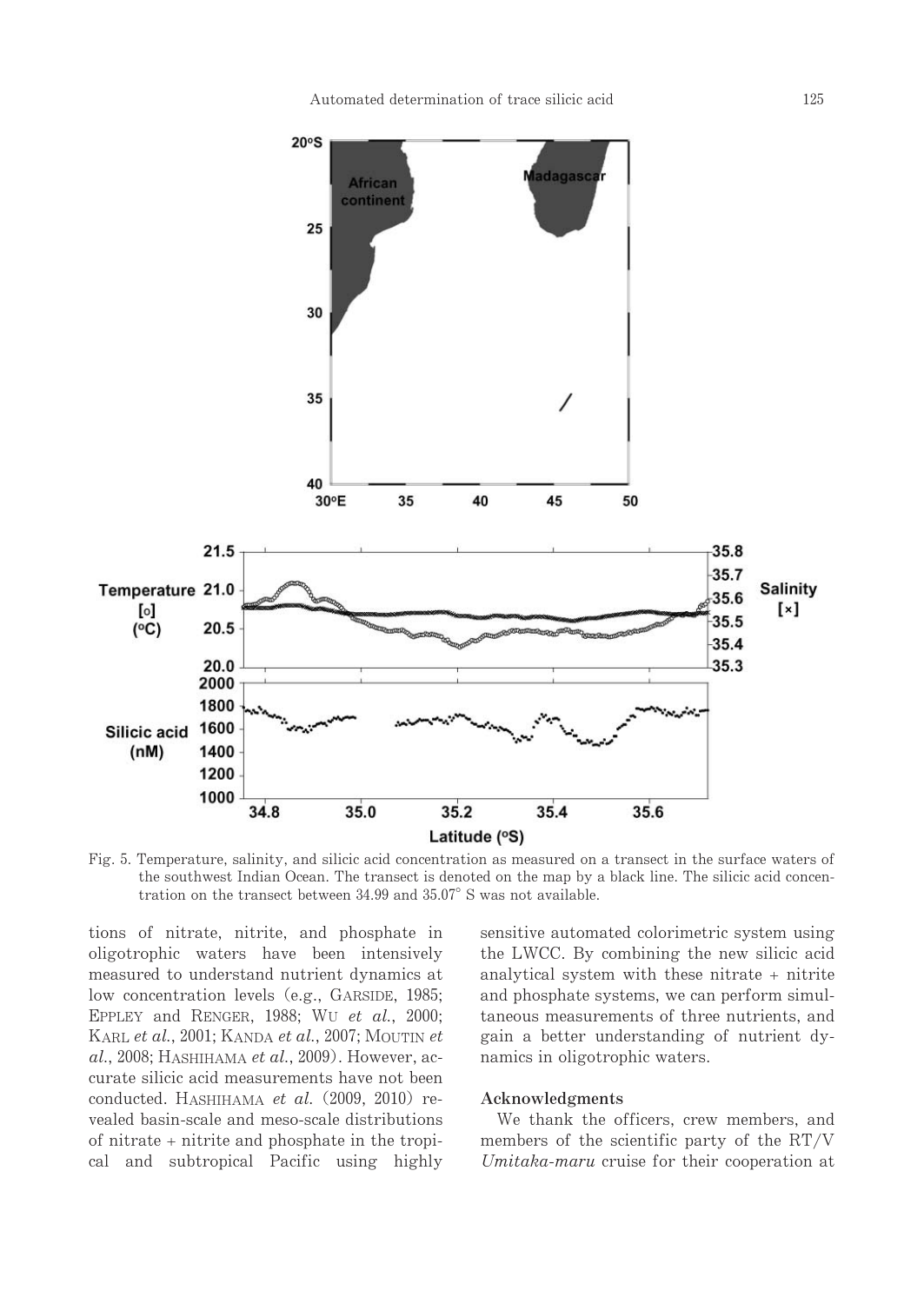sea. We are grateful to Mr. T. KODAMA for his assistance in our laboratory work. This work was financially supported by a Sasakawa Scientific Research Grant from the Japan Science Society, Grant-in-Aid No. 17510005 for Scientific Research from the Japan Society for Promotion of Science (JSPS), and Grant-in-Aid No. 18067007 for Scientific Research in Priority Areas from the Ministry of Education, Culture, Sports, Science and Technology, Japan.

#### **References**

- BRZEZINSKI, M.A. and D.M. NELSON (1986): A solvent extraction method for the colorimetric determination of nanomolar concentrations of silicic acid in seawater. Mar. Chem., 19, 139-151.
- BRZEZINSKI, M.A. and D.M. NELSON (1995): The annual silica cycle in the Sargasso Sea near Bermuda. Deep-Sea Res. I, 42, 1215-1237.
- BRZEZINSKI, M.A. and D.M. NELSON (1996): Chronic substrate limitation of silicic acid uptake rates in the western Sargasso Sea. Deep-Sea Res. II, 43,  $437 - 453$
- BRZEZINSKI, M.A., T.A. VILLAREAL and F. LIPSCHLTZ  $(1998)$ : Silica production and the contribution of diatoms to new and primary production in the central North Pacific. Mar. Ecol. Prog. Ser., 167,  $89 - 104$
- DUGDALE, R.C., F.P. WILKERSON and H.J. MINAS  $(1995)$ : The role of a silicate pump in driving new production. Deep-Sea Res. I, 42, 697-719.
- DUGDALE, R.C. and F.P. WILKERSON (1998): Silicate regulation of new production in the Equatorial Pacific upwelling. Nature, 391, 270-273.
- EGGE, J.K. and D.L. AKSNES (1992): Silicate as regulating nutrient in phytoplankton competition. Mar. Ecol. Prog. Ser., 83, 281-289.
- EPPLEY, R.W. and E.H. RENGER (1988): Nanomolar increase in surface layer nitrate concentration following a small wind event. Deep-Sea Res., 35, 1119-1125.
- FALKOWSKI, P.G., M.E. KATZ, A.H. KNOLL, A. QUIGG, J.A. RAVEN, O. SCHOFIELD and F.J.R. TAYLOR (2004): The evolution of modern eukaryotic phytoplankton. Science, 305, 354-360.
- GARSIDE, C. (1985): The vertical distribution of nitrate in open ocean surface water. Deep-Sea Res., 32. 723-732.
- HANSEN, H.P. and F. KOROLEFF (1999): Determination of nutrients. In Methods of Seawater Analysis. GRASSHOFF, K., K. KREMLING and M. EHRHARDT (eds.), Wiley, Weinheim, p.159-228.
- HASHIHAMA, F., K. FURUYA, S. KITAJIMA, S. TAKEDA, T. TAKEMURA and J. KANDA (2009): Macro-scale exhaustion of surface phosphate by dinitrogen

fixation in the western North Pacific, Geophys. Res. Lett., 36, L03610, doi:10.1029/2008GL036866.

- HASHIHAMA, F., M. SATO, S. TAKEDA, J. KANDA and K. FURUYA (2010): Mesoscale decrease of surface phosphate and associated phytoplankton dynamics in the vicinity of the subtropical South Pacific islands. Deep-Sea Res. I, 57, 338-350.
- KANDA, J. T. ITOH and M. NOMURA (2007): Vertical profiles of trace nitrate in surface oceanic waters of the North Pacific Ocean and East China Sea. La mer, 45, 69-80.
- KARL, D. M., K.M. BJÖRKMAN, J.E. DORE, L. FUJIEKI, D.V. HEBEL, T. HOULIHAN, R.M. LETELIER and L.M. TUPAS (2001): Ecological nitrogen-tophosphorus stoichiometry at station ALOHA. Deep-Sea Res. II, 48, 1529-1566.
- LI, Q.P., J.Z. ZHANG, F.J. MILLERO and D.A. HANSELL (2005): Continuous colorimetric determination of trace ammonium in seawater with a long-path liquid waveguide capillary cell. Mar. Chem., 96,  $73 - 85.$
- MOUTIN, T., D.M. KARL, S. DUHAMEL, P. RIMMELIN, P. RANIMBAULT, B.A.S.V. MOOY and H. CLAUSTRE (2008): Phosphate availability and the ultimate control of new nitrogen input by nitrogen fixation in the tropical Pacific Ocean. Biogeosciences,  $5.95-109.$
- NELSON, D.M., P. TRÉGUER, M.A. BRZEZINSKI, A. LEYNAERT and B. QUÉGUINER (1995): Production and dissolution of biogenic silica in the ocean: Revised global estimates, comparison with regional data and relationship to biogenic sedimentation. Glob. Biogeochem. Cycles, 9, 359-372.
- OFFICER, C.B. and J.H. RYTHER (1980): The possible importance of silicon in marine eutrophication. Mar. Ecol. Prog. Ser., 3, 83-91.
- OKU, O. (2002): Know-how of Spectrophotometric Method: Quantitative Analyses of Silicic Acid, Phosphate, Nitrate. Gihodo Shuppan, Tokyo, 127 pp (in Japanese).
- PAASCHE, E. (1973): Silicon and the ecology of marine plankton diatoms. II. silicate-uptake kinetics in five diatom species. Mar. Biol., 19, 262-269.
- POULTON, A.J., M.C. STINCHCOMBE and G.D. QUARTLY (2009): High number of Trichodesmium and diazotrophic diatoms in the southwest Indian Ocean. Geophys. Res. Lett., 36, L15610, doi:10. 1029/2009GL039719.
- RAGUENEAU, O., P. TRÉGUER, A. LEYNAERT, R.F. ANDERSON, M.A. BRZEZINSKI, D.J. DEMASTER, R.C. DUGDALE, J. DYMOND, G. FISCHER, R. FRANÇOISE, C. HEINZE, E. MAIER-REIMER, V. MARTIN-JÉZÉQUEL, D.M. NELSON and B. QUÉGUINER (2000): A review of the Si cycle in the modern ocean: recent progress and missing gaps in the application of biogenic opal as a paleoproductivity proxy. Glob. Planet. Change, 26, 317-